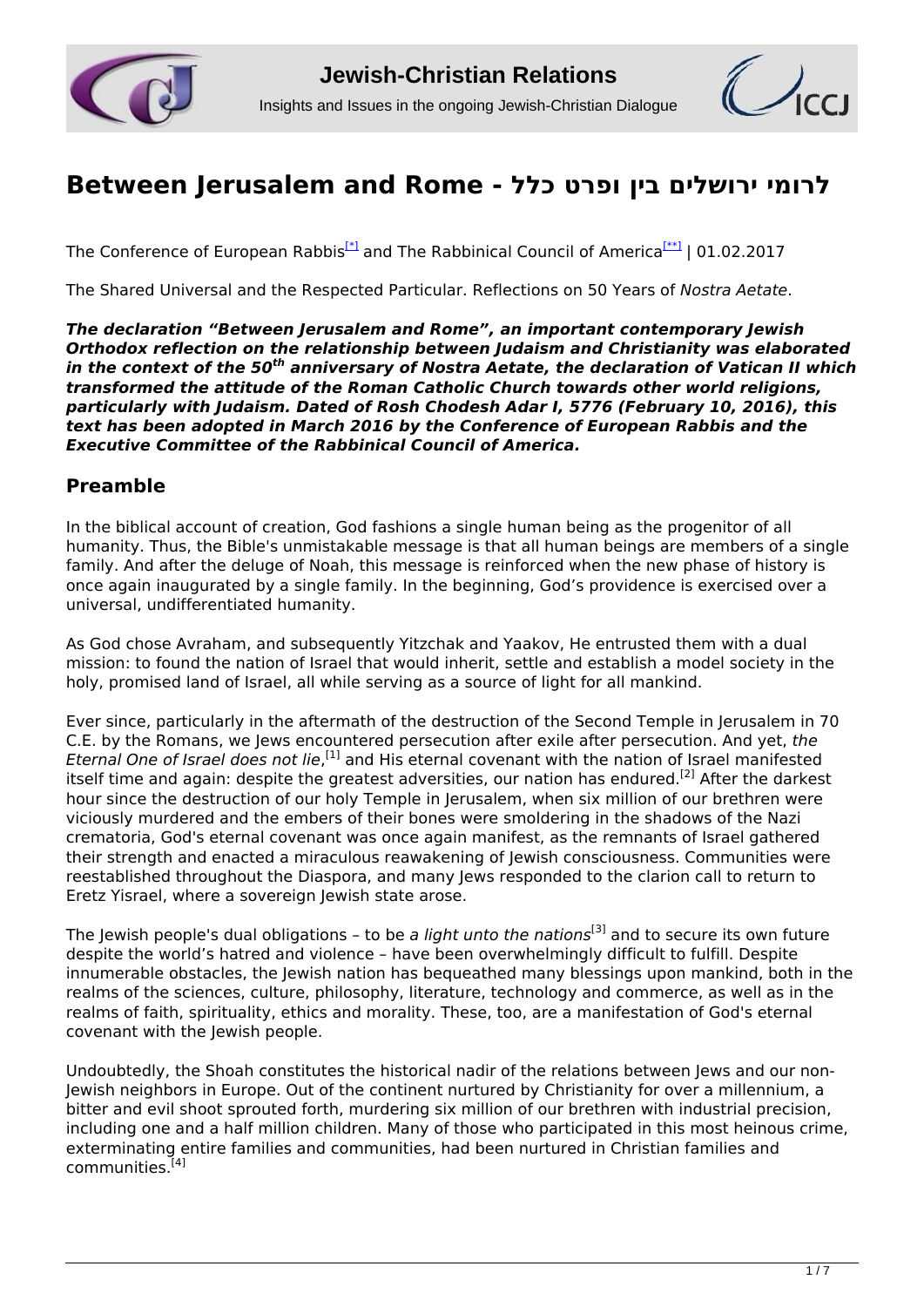At the same time, throughout that millennium, even in very dark times, heroic individuals arose – sons and daughters of the Catholic Church, both laymen and leaders – who fought against the persecution of Jews, helping them in the darkest of times.<sup>[5]</sup>

With the close of World War II, a new era of peaceful coexistence and acceptance began to emerge in Western European countries, and an era of bridge-building and tolerance took hold in many Christian denominations. Faith communities reevaluated their historical rejections of others, and decades of fruitful interaction and cooperation began. Moreover, though we Jews had achieved political emancipation a century or two before, we were not yet truly accepted as equal, full-fledged members of the nations in which we lived. Following the Shoah, Jewish emancipation in the Diaspora, as well as the right of the Jewish people to live as a sovereign nation in our own land, finally became obvious and natural.

During the ensuing seven decades, Jewish communities and spiritual leaders gradually reassessed Judaism's relationship with the members and leaders of other faith communities.

## **Turnaround –** *Nostra Aetate*

Fifty years ago, twenty years after the Shoah, with its declaration *Nostra Aetate* (No. 4),[6] the Catholic Church began a process of introspection that increasingly led to any hostility toward Jews being expurgated from Church doctrine, enabling trust and confidence to grow between our respective faith communities.

In this regard, Pope John XXIII was a transformative figure in Jewish-Catholic relations no less than in the history of the Church itself. He played a courageous role in rescuing Jews during the Holocaust, and it was his recognition of the need to revise "the teaching of contempt" that helped overcome resistance to change and ultimately facilitated the adoption of *Nostra Aetate* (no. 4).

In its most focused, concrete, and, for the Church, most dramatic<sup>[7]</sup> assertion, *Nostra Aetate* recognized that any Jew who was not directly and personally involved in the Crucifixion did not bear any responsibility for it.<sup>[8]</sup> Pope Benedict XVI's elaborations and explications of this theme are particularly noteworthy.[9]

In addition, basing itself on Christian Scriptures, *Nostra Aetate* asserted that the Divine election of Israel, which it calls "the gift of God," will not be revoked, stating, "God ... does not repent of the gifts He makes or of the calls He issues." It issued the injunction that "the Jews should not be presented as rejected or accursed by God." Later, in 2013, Pope Francis elaborated upon this theme in his apostolic exhortation Evangelii Gaudium: "God continues to work among the people of the Old Covenant and to bring forth treasures of wisdom which flow from their encounter with His word."<sup>[10]</sup>

*Nostra Aetate* also paved the way for the Vatican's 1993 establishment of full diplomatic relations with the State of Israel. Through the establishment of this relationship, the Catholic Church showed how it had truly repudiated its portrayal of the Jewish people as a nation condemned to wander until the final advent. This historic moment facilitated Pope John Paul II's pilgrimage to Israel in 2000, which served as another powerful demonstration of a new era in Catholic-Jewish relations. Since then, the successive last two popes have also made similar state visits.

*Nostra Aetate* strongly "decries hatred, persecutions, displays of anti-Semitism, directed against Jews at any time and by anyone" as a matter of religious duty. Accordingly, Pope John Paul II repeatedly affirmed that anti-Semitism is "a sin against God and humanity." At the Western Wall in Jerusalem, he recited the following prayer: "God of our fathers, You chose Abraham and his descendants to bring your Name to the Nations. We are deeply saddened by the behavior of those who in the course of history have caused these children of yours to suffer, and asking your forgiveness we wish to commit ourselves to genuine brotherhood with the people of the Covenant."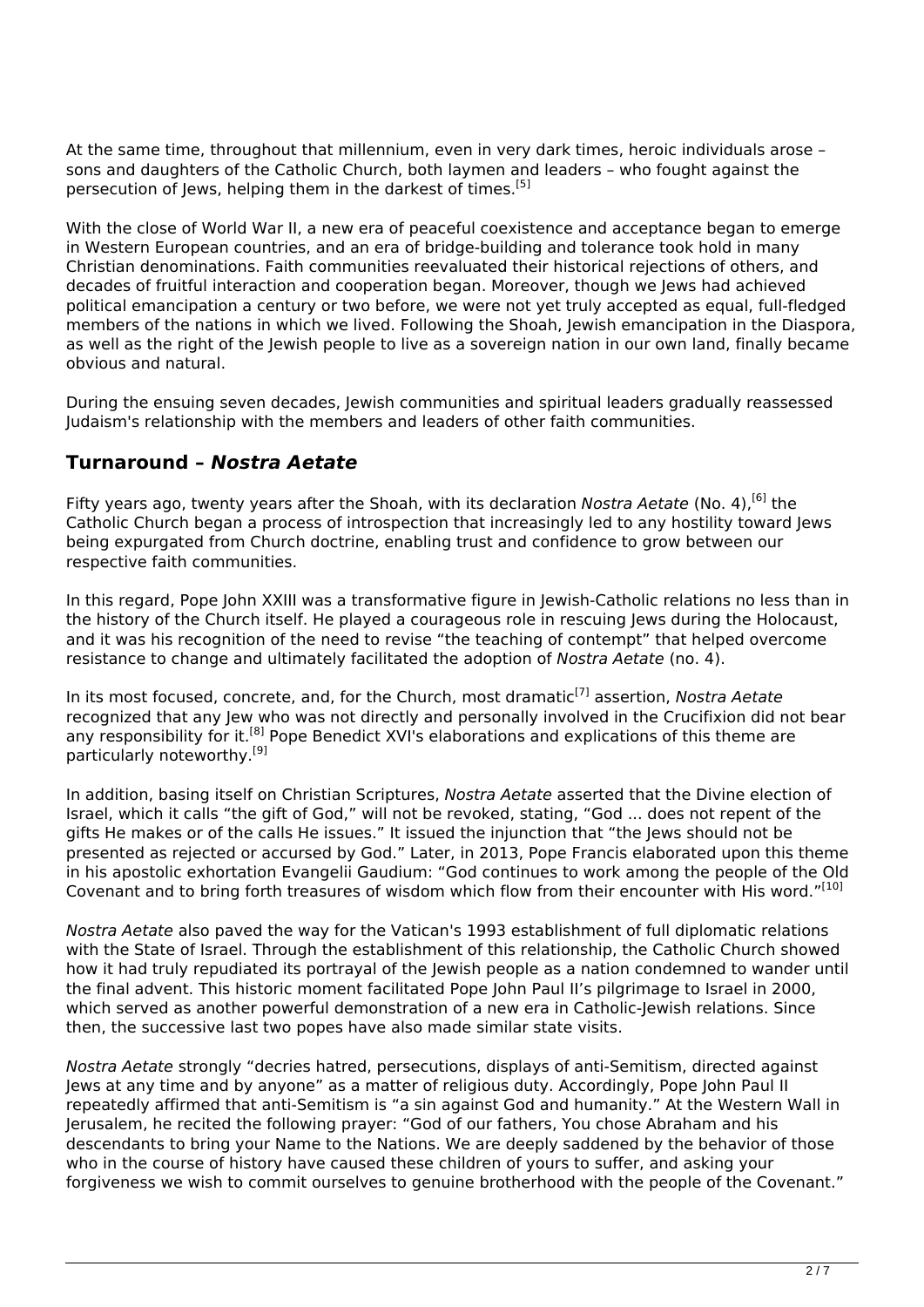Pope Francis recently recognized a new, pervasive and even fashionable form of anti-Semitism, when he told a World Jewish Congress delegation: "To attack Jews is anti-Semitism, but an outright attack on the State of Israel is also anti-Semitism. There may be political disagreements between governments and on political issues, but the State of Israel has every right to exist in safety and prosperity."[11]

Finally, *Nostra Aetate* called for fostering "mutual understanding and respect," and for conducting "fraternal dialogues." In 1974, Pope Paul VI heeded this call by creating the Pontifical Commission for Religious Relations with the Jews; the Jewish community, in response to this call, has met regularly with Church representatives.

We applaud the work of popes, church leaders, and scholars who passionately contributed to these developments, including the strong-willed proponents of Catholic-Jewish dialogue at the end of World War II, whose collective work was a leading drive for *Nostra Aetate*. The most important milestones were the Second Vatican Council, the establishment of the Pontifical Commission for Religious Relations with the Jews, the recognition of Judaism as a living religion with an eternal covenant, the appreciation of the Shoah and its antecedents, and the establishment of diplomatic relations with the State of Israel. The theological writings of the heads of the Commission for Religious Relations with the Jews have contributed much to the Church documents which followed *Nostra Aetate*, as have the writings of numerous other theologians.

In its recent reflections on *Nostra Aetate*, "The Gifts and Calling of God are Irrevocable," the Pontifical Commission unambiguously endorsed the notion that Jews are participants in God's salvation, calling this idea "an unfathomable divine mystery."<sup>[12]</sup> It further proclaimed that "the Catholic Church neither conducts nor supports any specific institutional mission work directed towards Jews."<sup>[13]</sup> Though the Catholic Church has not disavowed witnessing to Jews, it has nonetheless shown understanding and sensitivity towards deeply held Jewish sensibilities, and distanced itself from active mission to Jews.

The transformation of the attitude of the Church toward the Jewish community is strikingly exemplified by the recent visit of Pope Francis to a synagogue, which will make him the third Pope to make this highly significant gesture. We echo his comment, "From enemies and strangers we have become friends and brothers. It is my hope that closeness, mutual understanding and respect between our two communities continue to grow."

These welcoming attitudes and actions stand in stark contrast with centuries of teachings of contempt and of pervasive hostility, and herald a most encouraging chapter in an epic process of societal transformation.

## **Evaluation and Reevaluation**

Initially, many Jewish leaders<sup>[14]</sup> were skeptical of the sincerity of the Church's overtures to the Jewish community, due to the long history of Christian anti-Judaism. Over time, it has become clear that the transformations in the Church's attitudes and teachings are not only sincere but also increasingly profound, and that we are entering an era of growing tolerance, mutual respect, and solidarity between members of our respective faiths.

Orthodox Judaism – through the American Orthodox Union and the Rabbinical Council of America – had already been a part of the International lewish Committee for Interreligious Consultations (IICIC) set up in the late sixties, as the official Jewish representative for relations with the Vatican. A new page in the relations of Orthodox Judaism with the Catholic Church was turned with the establishment of the bilateral committee of the Chief Rabbinate of Israel with the Vatican, commencing in 2002 under the chairmanship of the chief rabbi of Haifa Rabbi She'ar Yashuv Cohen. The published declarations from the thirteen meetings of this bilateral commission (alternating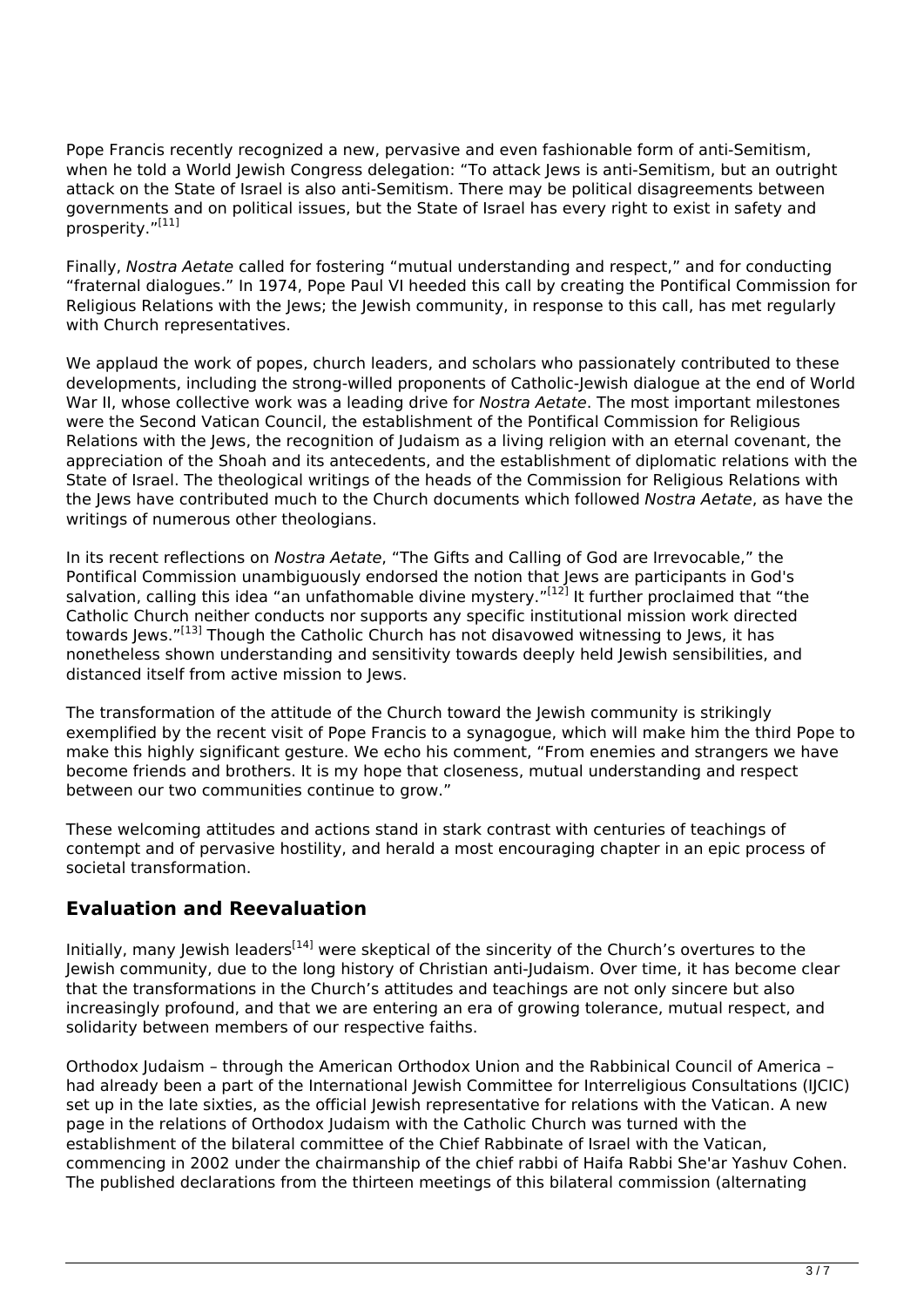annually between Rome and Jerusalem) carefully avoid matters pertaining to fundamentals of faith, but rather address a broad spectrum of contemporary social and scientific challenges, highlighting shared values while respecting the differences between the two faith traditions.

We, both Catholics and Jews, acknowledge that this fraternity cannot sweep away our doctrinal differences; it does, rather, reinforce genuine mutual positive dispositions towards fundamental values that we share, including but not limited to reverence of the Hebrew Bible.<sup>[15]</sup>

The theological differences between Judaism and Christianity are profound. The core beliefs of Christianity that center on the person of Jesus as the Messiah and the embodiment of the second person of a triune God create an irreconcilable separation from Judaism. The history of Jewish martyrdom in Christian Europe serves as tragic testimony to the devotion and tenacity with which Jews resisted beliefs incompatible with their ancient and eternal faith, which requires absolute fidelity to both the Written and Oral Torah. Despite those profound differences, some of Judaism's highest authorities have asserted that Christians maintain a special status because they worship the Creator of Heaven and Earth Who liberated the people of Israel from Egyptian bondage and Who exercises providence over all creation.<sup>[16]</sup>

The doctrinal differences are essential and cannot be debated or negotiated; their meaning and importance belong to the internal deliberations of the respective faith communities. Judaism, drawing its particularity from its received Tradition, going back to the days of its glorious prophets and particularly to the Revelation at Sinai, will forever remain loyal to its principles, laws and eternal teachings. Furthermore, our interfaith discussions are informed by the profound insights of such great Jewish thinkers as Rabbi Joseph Ber Soloveitchik,<sup>[17]</sup> Rabbi Lord Emanuel Jakobovits,<sup>[18]</sup> and many others, who eloquently argued that the religious experience is a private one which can often only be truly understood within the framework of its own faith community.

However, doctrinal differences and our inability to truly understand the meaning and mysteries of each other's faiths do not and may not stand in the way of our peaceful collaboration for the betterment of our shared world and the lives of the children of Noah. To further this end, it is crucial that our faith communities continue to encounter, grow acquainted with, and earn each other's trust.

## **The Road Forward**

Despite the irreconcilable theological differences, we Jews view Catholics as our partners, close allies, friends and brothers in our mutual quest for a better world blessed with peace, social justice and security.<sup>[19]</sup>

We understand our mission to be *a light unto the nations* to include contributing to humanity's appreciation for holiness, morality and piety. As the Western world grows more and more secular, it abandons many of the moral values shared by Jews and Christians. Religious freedom is thus increasingly threatened by the forces of both secularism and religious extremism. We therefore seek the partnership of the Catholic community in particular, and other faith communities in general, to assure the future of religious freedom, to foster the moral principles of our faiths, particularly the sanctity of life and the significance of the traditional family, and "to cultivate the moral and religious conscience of society."<sup>[20]</sup>

As a people who suffered from persecution and genocide throughout our history, we are all too aware of the very real danger facing many Christians in the Middle East and elsewhere they are persecuted and menaced by violence and death at the hands of those who invoke God's Name in vain through violence and terror.

We call upon the Church to join us in deepening our combat against our generation's new barbarism, namely the radical offshoots of Islam, which endanger our global society and does not spare the very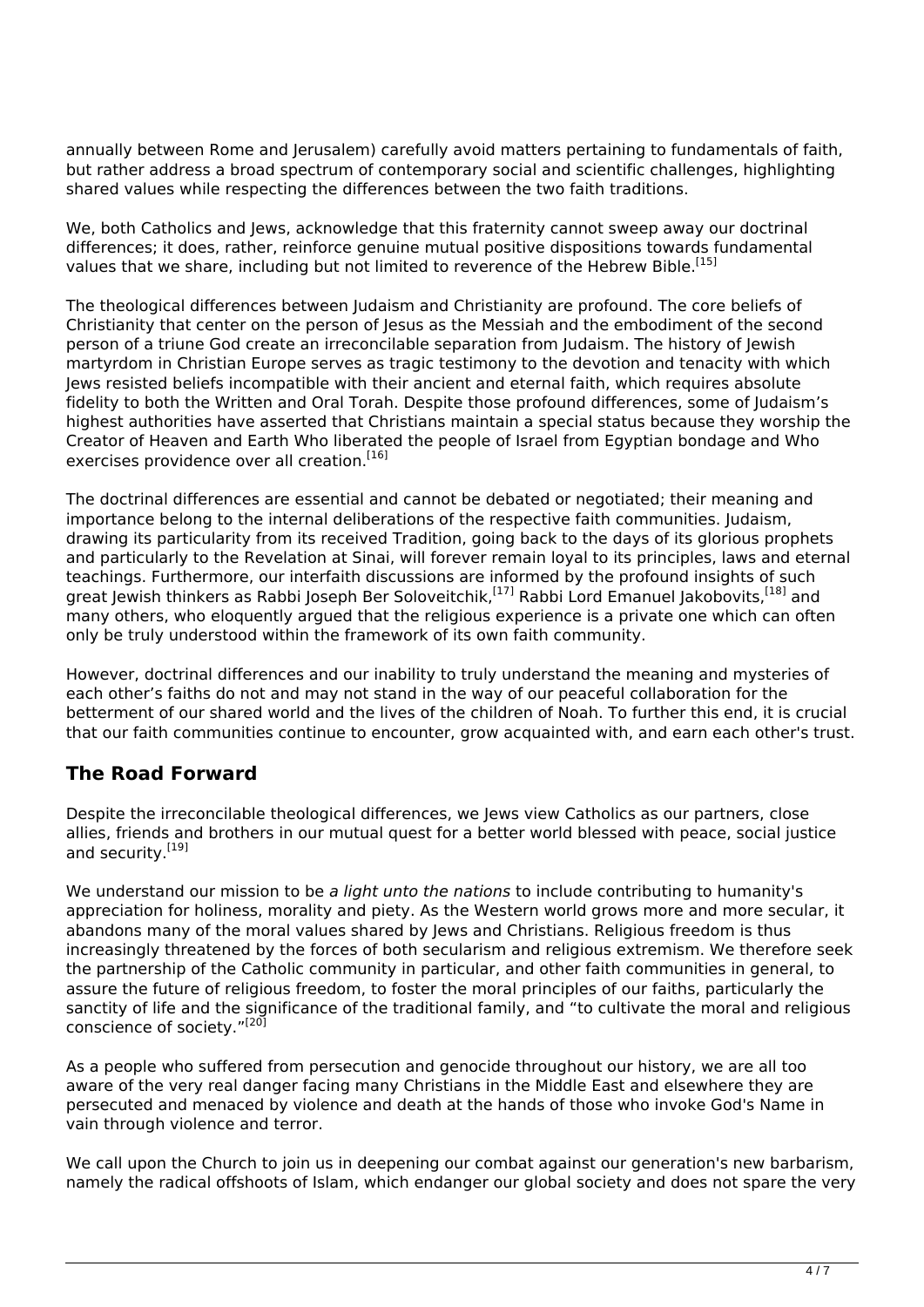numerous moderate Muslims. It threatens world peace in general and the Christian and Jewish communities in particular. We call on all people of good will to join forces to fight this evil.

Despite profound theological differences, Catholics and Jews share common beliefs in the Divine origin of the Torah and in an ultimate redemption, and now, also, in the affirmation that religions must use moral behavior and religious education — not war, coercion, or social pressure — to influence and inspire.

We ordinarily refrain from expressing expectations regarding other faith communities' doctrines. However, certain kinds of doctrines cause real suffering; those Christian doctrines, rituals and teachings that express negative attitudes toward Jews and Judaism do inspire and nurture anti-Semitism. Therefore, to extend the amicable relations and common causes cultivated between Catholics and Jews as a result of *Nostra Aetate*, we call upon all Christian denominations that have not yet done so to follow the example of the Catholic Church and excise anti-Semitism from their liturgy and doctrines, to end the active mission to lews, and to work towards a better world hand-inhand with us, the Jewish people.

We seek to deepen our dialogue and partnership with the Church in order to foster our mutual understanding and to advance the goals outlined above. We seek to find additional ways that will enable us, together, to improve the world: to go in God's ways, feed the hungry and dress the naked, give joy to widows and orphans, refuge to the persecuted and the oppressed, and thus merit His blessings.

#### *Rosh Chodesh Adar I, 5776*

#### Footnotes

[\*] The Conference of European Rabbis (CER) is the primary rabbinical alliance in Europe. It unites more than 700 religious leaders of the mainstream synagogue communities in Europe. The conference is designed to maintain and defend the religious rights of Jews in Europe and has become the voice of Judaism for the European continent.

[\*\*] The Rabbinical Council of America, with national headquarters in New York City, is a professional organization serving more than 1000 Orthodox Rabbis in the United States of America, Canada, Israel, and around the world. Membership is comprised of duly ordained Orthodox Rabbis who serve in positions of the congregational rabbinate, Jewish education, chaplaincies, and other allied fields of Jewish communal work.

[1] Samuel 15:29.

[2] Cf. Genesis 17:7 & 17:19, Leviticus 26:42-45, Deuteronomy 20:3-5, etc.

[3] Isaiah 49:6.

[4] Pope John Paul II wrote: "It is appropriate that, as the Second Millennium of Christianity draws to a close, the Church should become more fully conscious of the sinfulness of her children ..." (Pope John Paul II, Apostolic Letter *Tertio Millennio Adveniente*, 10 November 1994, 33: *Acta Apostolicae Sedis* 87, 1995, 25). The Pontifical Commission for Religious Relations with the Jews wrote: "The fact that the Shoah took place in Europe, that is, in countries of long-standing Christian civilization, raises the question of the relation between the Nazi persecution and the attitudes down the centuries of Christians towards the Jews" (*We Remember: Reflections on the Shoah*, 16 March 1998).

[5] Two examples among the many such heroes of history are the abbot Bernard of Clairveax during the Crusades and Jules-Géraud Cardinal Saliège of Toulouse during World War II. When, during the Crusades, a fellow Cistercian monk began exhorting Germans to destroy the Jews before waging war on the Muslims, Abbot Bernard of Clairvaux went personally to put a stop to it. As Rabbi Efraim of Bonn wrote: "One decent priest by the name of Bernard, a great figure and master of all the priests,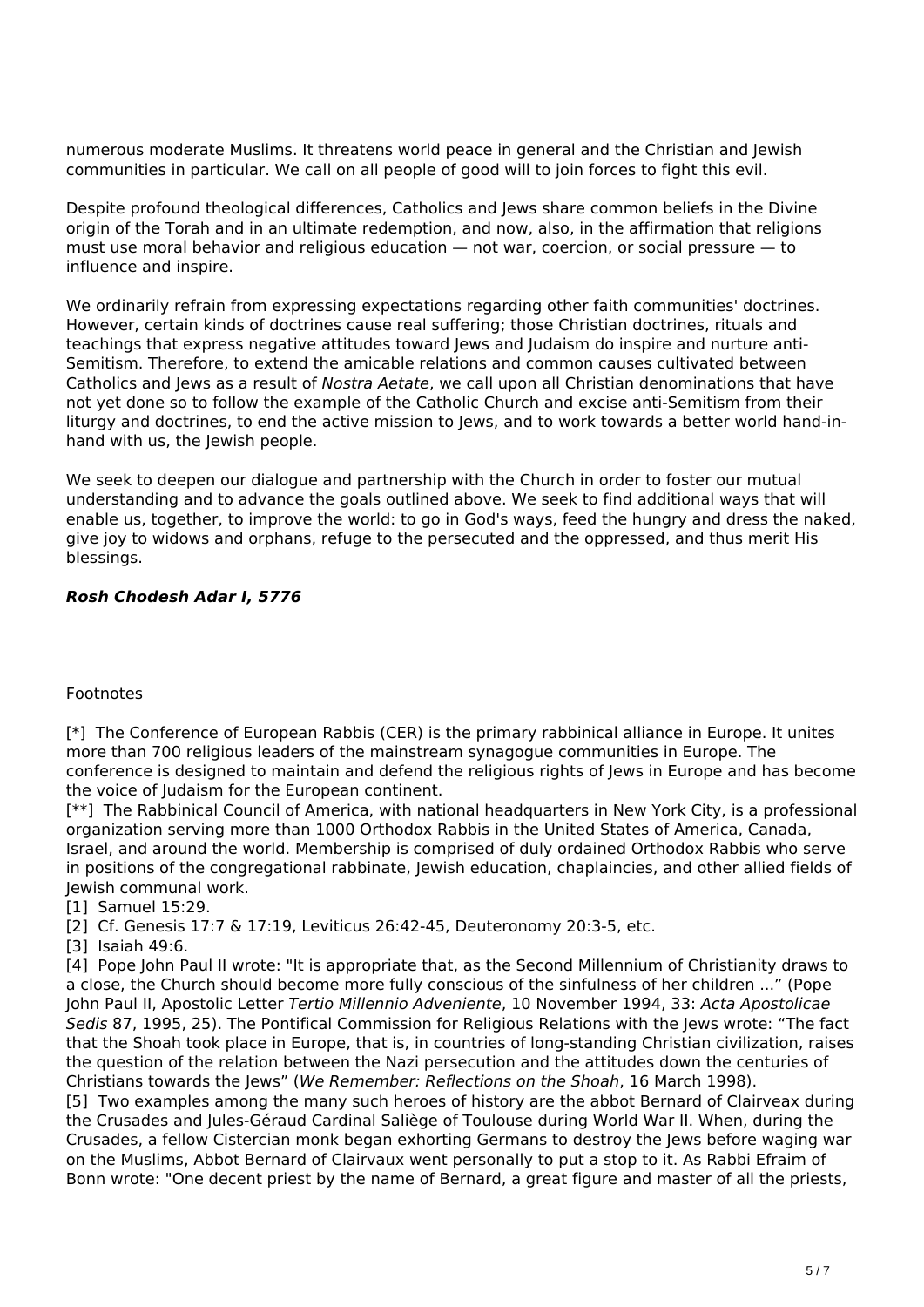who knew and understood their religion, said to them: *… "My disciple who preached that the Jews should be destroyed spoke improperly, for it is written of them in the Book of Psalms, 'Do not kill them lest my people forget.'" All the people regarded this priest as one of their saints, and our investigation did not indicate that he took bribes for speaking well of Israel. When they heard this, many of them stopped their efforts to bring about our deaths?* (*Sefer Zekhirah*, ed. by A. M. Haberman, p. 18). Jules-Géraud Saliège (February 24, 1870—November 5, 1956) was the Catholic Archbishop of Toulouse from 1928 until his death, and was a significant figure in Catholic resistance to the pro-Nazis regime in France. He was made cardinal in 1946 by Pope Pius XII. Yad Vashem recognized him as a Righteous among the Nations for his efforts to protect Jews during the Shoah. [6] The main subject of this section is *Nostra Aetate*'s fourth section, which deals particularly with the Catholic Church's relationship to the Jews. So as to read less tediously, henceforth reference will be made to just *Nostra Aetate*, however, throughout our document, it is particularly section 4 that we refer to.

[7] *Nostra Aetate*'s assertion is rooted in earlier church teachings, such as the Catechism of the Council of Trent, from 1566. Article 4 of that document's section entitled The Creed, relativizes the Jews' imputed guilt by proclaiming that the sinfulness of Christians contributed even more to the crucifixion. Nonetheless, accusations of deicide towards Jews continued for several more centuries. If the accusations became dulled over time, it was more likely on account of the Enlightenment, during which Jew-hatred lost some of its religious character in Europe. *Nostra Aetate*, on the other hand, coming on the heels of a Western desire to disavow the kinds of intense Jew-hatred that contributed to the Shoah, was nothing less than revolutionary in bringing about meaningful change in the Catholic Church in this regard.

[8] The degree to which even first-century Jews played a role in the crucifixion of Jesus is itself a matter of scholarly controversy, but in terms of internal Christian doctrine, we recognize that absolving all other Jews from any responsibility for the crucifixion is an extremely significant step for the Church.

[9] In his book *Jesus of Nazareth: Holy Week*, 2011.

[10] Pope Francis, *Evangelii Gaudium*, Vatican 2013, §247, §249.

[11] <http://www.worldjewishcongress.org/en/news/pope-francis-to-make-first-official-visit-to-rome> and <http://edition.cnn.com/2015/10/28/world/pope-jews/>.

[12] *The Gifts and Calling of God are Irrevocable*, Pontifical Commission for Religious Relations with the Jews, 2015 , §36-§39.

[13] Ibid. §40.

[14] See for example Rabbi Moshe Feinstein, *Responsa Iggerot Moshhe*, *Yoreh De'ah* Vol. 3, §43, as well as French Chief Rabbi Jacob Kaplan in his remarks cited in *Droit et liberté*, December 1964, and in Hamodia, 16th of September 1965. Each identified areas where skepticism was warranted.

[15] *Commentary to Song of Songs* (attributed to Nahmanides), in *Kitve ha-Ramban*, ed. Chavel, vol. II, pgs. 502-503; Ralbag, Milhamot, ed. Leipzig, pg. 356 and Commentary to the Torah, ed. Venice, pg. 2.

[16] Tosafot *Sanhedrin* 63b, s.v. *Asur*; Rabbenu Yeruham ben Meshullam, *Toledot Adam ve-Havvah* 17:5; R. Moses Isserles to Shulhan Arukh, *Orah Hayyim* 156:2; R. Moses Rivkis, *Be'er ha-Golah* to Shulhan Arukh *Hoshen Mishpat* 226:1 & 425:5; R. Samson Raphael Hirsch, *Principles of Education*, "*Talmudic Judaism and Society*," pgs. 225-227.

[17] Most notably in his essay "*Confrontation*," *Tradition: A Journal of Orthodox Thought*. 6.2 (1964). [18] See, for example, his "*The Timely and the Timeless*," London 1977, pgs. 119-121.

[19] The press statement issued at the fourth bilateral meeting between the Chief Rabbinate of Israel and the Holy See, in Grottaferrata (Rome, October 17-19, 2004) is particularly notable in this regard. It stated: "Conscious of the fact that there is not wide enough awareness in our respective communities of the momentous change that has taken place in the relationship between Catholics and Jews; and in light of our own committee's work and our current discussions on a shared vision for a just and ethical society; we declare: We are not enemies, but unequivocal partners in articulating the essential moral values for the survival and welfare of human society."

[20] As formulated in Jacobovitz, ibid.